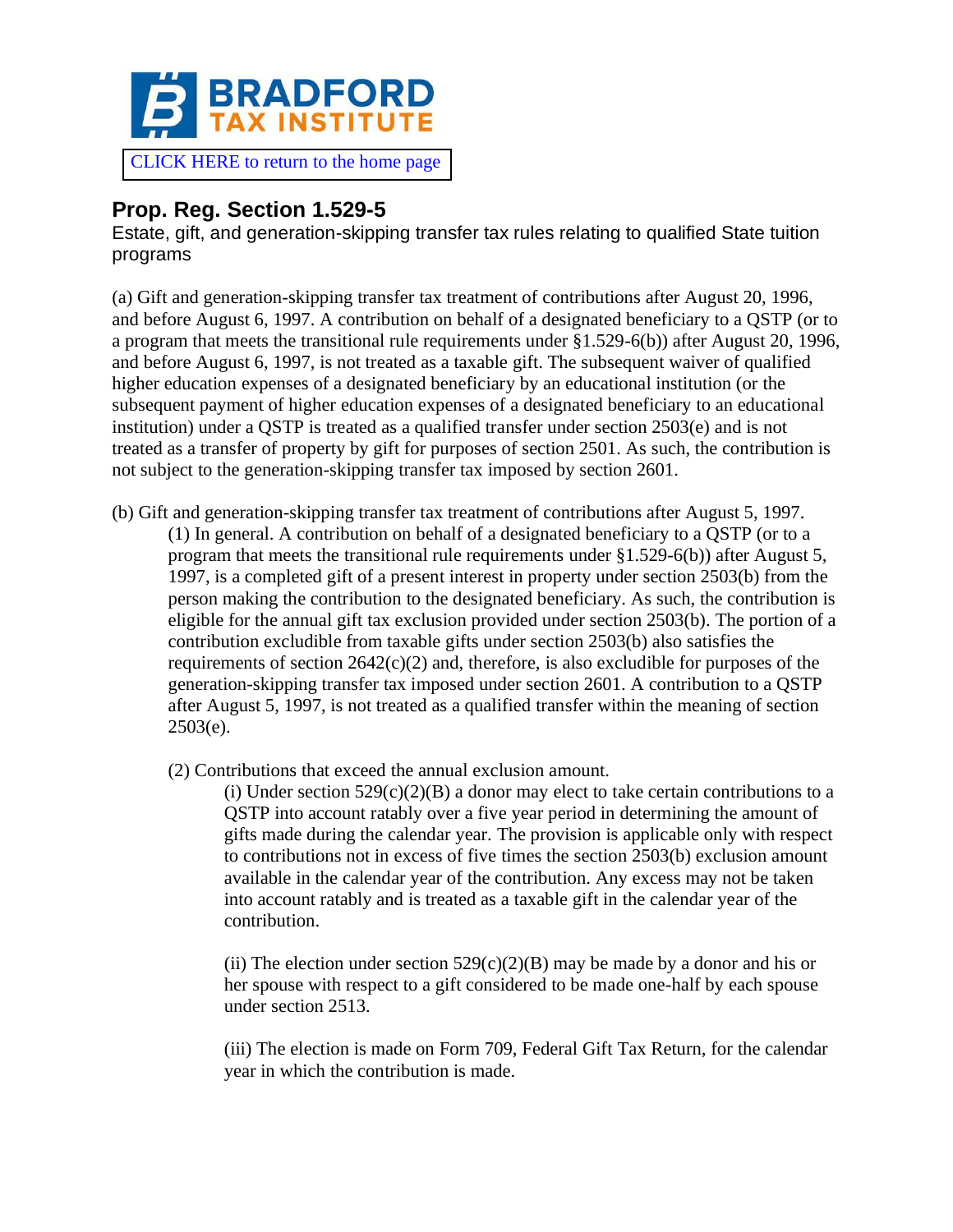(iv) If in any year after the first year of the five year period described in section  $529(c)(2)(B)$ , the amount excludible under section 2503(b) is increased as provided in section  $2503(b)(2)$ , the donor may make an additional contribution in any one or more of the four remaining years up to the difference between the exclusion amount as increased and the original exclusion amount for the year or years in which the original contribution was made.

(v) Example. The application of this paragraph (b)(2) is illustrated by the following example:

Example. In Year 1, when the annual exclusion under section 2503(b) is \$10,000, P makes a contribution of \$60,000 to a QSTP for the benefit of P's child, C. P elects under section  $529(c)(2)(B)$  to account for the gift ratably over a five year period beginning with the calendar year of contribution. P is treated as making an excludible gift of \$10,000 in each of Years 1 through 5 and a taxable gift of \$10,000 in Year 1. In Year 3, when the annual exclusion is increased to \$12,000, P makes an additional contribution for the benefit of C in the amount of \$8,000. P is treated as making an excludible gift of \$2,000 under section 2503(b); the remaining \$6,000 is a taxable gift in Year 3.

(3)Change of designated beneficiary or rollover.

(i) A transfer which occurs by reason of a change in the designated beneficiary, or a rollover of credits or account balances from the account of one beneficiary to the account of another beneficiary, is not a taxable gift and is not subject to the generation-skipping transfer tax if the new beneficiary is a member of the family of the old beneficiary, as defined in §1.529-1(c), and is assigned to the same generation as the old beneficiary, as defined in section 2651.

(ii) A transfer which occurs by reason of a change in the designated beneficiary, or a rollover of credits or account balances from the account of one beneficiary to the account of another beneficiary, will be treated as a taxable gift by the old beneficiary to the new beneficiary if the new beneficiary is assigned to a lower generation than the old beneficiary, as defined in section 2651, regardless of whether the new beneficiary is a member of the family of the old beneficiary. The transfer will be subject to the generation-skipping transfer tax if the new beneficiary is assigned to a generation which is two or more levels lower than the generation assignment of the old beneficiary. The five year averaging rule described in paragraph (b)(2) of this section may be applied to the transfer.

(iii) Example. The application of this paragraph  $(b)(3)$  is illustrated by the following example:

Example. In Year 1, P makes a contribution to a QSTP on behalf of P's child, C. In Year 4, P directs that a distribution from the account for the benefit of C be made to an account for the benefit of P's grandchild, G. The rollover distribution is treated as a taxable gift by C to G, because, under section 2651, G is assigned to a generation below the generation assignment of C.

(c) Estate tax treatment for estates of decedents dying after August 20, 1996, and before June 9, 1997. The gross estate of a decedent dying after August 20, 1996, and before June 9, 1997,